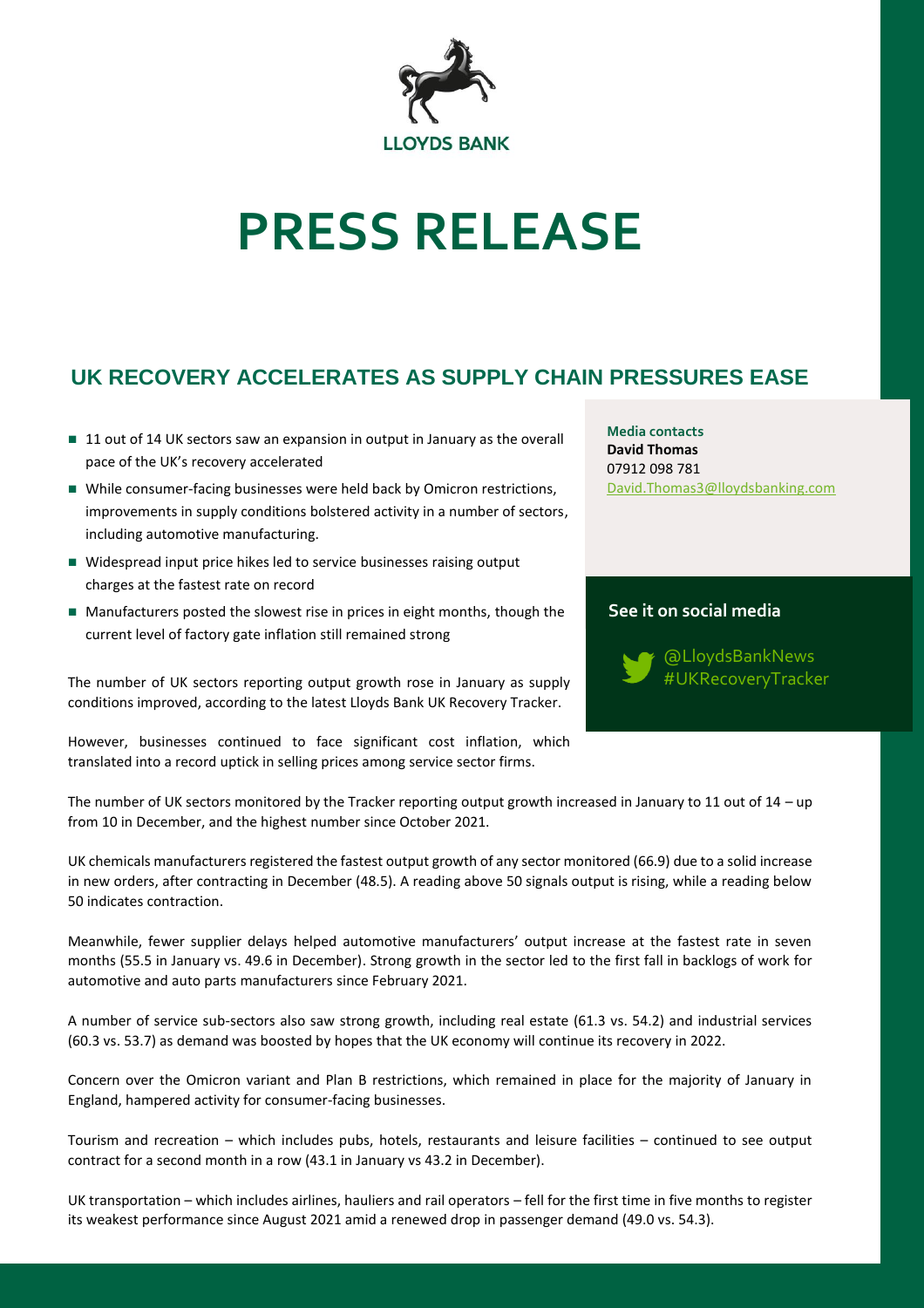

#### **Goods inflation softens, but service prices rise at unprecedented rate**

Higher wages, energy bills and transport costs were evident as drivers of inflation across the entire UK economy in January. However, the latest Recovery Tracker pointed to diverging inflationary trends between manufacturers and services firms.

The UK Recovery Tracker pointed to further improvement in supply conditions in January, including private-sector material shortages falling to a ten-month low. These improvements helped every UK manufacturing sector, except household goods, to record a weaker month-on-month rise in input prices.

Food and beverages producers saw the biggest slowdown in cost increases – registering 73.2 on the Tracker's Input Prices Index in January, versus 86.3 in December – followed by automotive manufacturers (77.2 vs. 86.6). A reading above 50.0 on this index signals costs are rising, while a reading below 50.0 signals them falling.

Although cost pressures remained intense, improved supply conditions helped UK manufacturers record the slowest rise in factory gate charges in eight months – registering 70.9 on the Tracker's Prices Charged Index. This compares to a record-high reading of 74.3 in December.

By contrast, higher salary demands and energy prices contributed to the second-fastest increase in service sector input costs on record, registering 79.7 on the Input Prices Index (vs. 77.0 in December).

This, in turn, contributed to UK service businesses increasing the prices they charged consumers at the fastest rate in the Tracker's 25-year history, registering 62.6 on the Prices Charged Index in January (vs. 61.2 in December).

**Jeavon Lolay, Head of Economics and Market Insight at Lloyds Bank Commercial Banking, said:** "An increase in the number of sectors reporting output growth in January is good news to start the year.

"While consumer-facing service businesses have borne the brunt of Covid-19, high-frequency data show activity here also rebounding after restrictions were eased last month. If it goes ahead, the announcement that all Covid regulations could be abolished earlier than planned in England in the coming weeks should also translate into stronger consumer demand as the post-pandemic recovery further normalises.

"Sharp focus will also be on how the divergent inflationary trends revealed in our report unfold in the months ahead. Persistently high wage and energy prices for service firms could ultimately lead to more sustained, or even higher, prices for consumers. However, January's Recovery Tracker also had some tentative, early, indications that the peak of price pressures for manufacturers may have passed."

#### **ENDS**

#### **Notes to Editors**

Working with IHS Markit, the Tracker provides unique insight into the shape and pace of the UK's recovery from the disruption caused by COVID-19.

#### **Methodology**

The Lloyds Bank UK Recovery Tracker includes indices compiled from responses to IHS Markit's UK manufacturing, services and construction PMI® survey panels, covering over 1,500 private sector companies.

The report also features IHS Markit Global Sector PMI indices, which are compiled by IHS Markit from responses to questionnaires sent to purchasing managers in IHS Markit's global PMI survey panels, covering over 27,000 private sector companies in more than 40 countries.